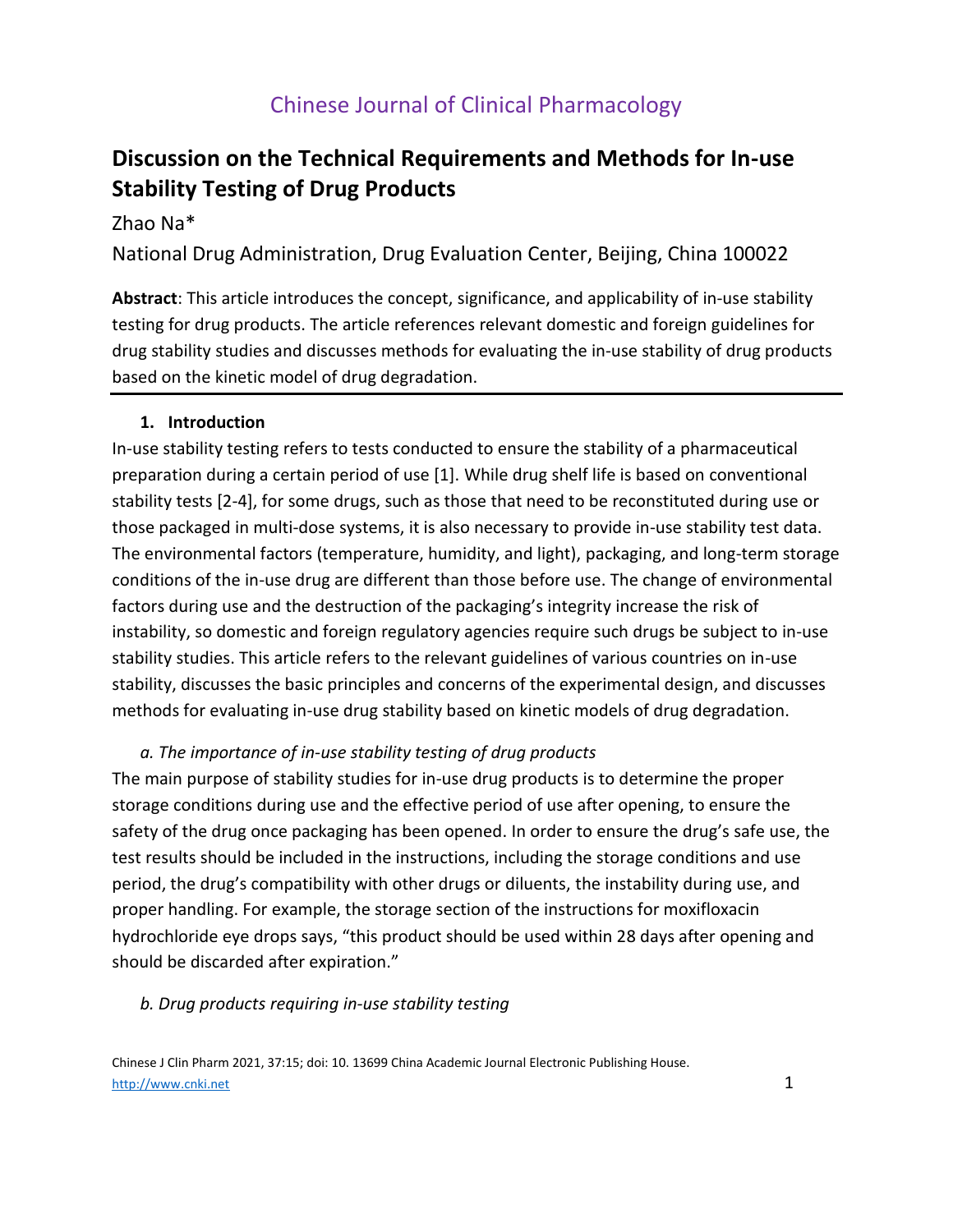In-use stability studies are of great significance, but they are easily overlooked. Some categories of drugs require in-use stability studies, such as those needing to be reconstituted before clinical use, like powders for injections. These need to be dissolved and mixed with an appropriate amount of solvent (such as aqueous saline or glucose for injection) before use. Or small-volume, high-concentration injections, which need to be further diluted to larger-volume 5% glucose injections or saline injections before use. Part of oral solid preparations, such as replacement Grelor tablets, apixaban tablets, gefitinib tablets, etc., for patients who cannot swallow the whole tablet, can be crushed into a fine powder and suspended in water, 5% dextrose solution or apple juice, etc. before use orally in a vehicle or through a nasogastric tube. For such drugs, the product quality during the in-use period should be studied from the time of formulation to the end of use, because multiple factors in the formulation and use processes may cause changes in the key stability quality attributes of the drug. For example, the heat and physical force generated during grinding may cause the transformation of a drug's crystal form and accelerate the growth of degradant impurities. When a drug is dissolved or suspended in different solvents, various physical and chemical changes may occur. If the particle size of a drug becomes smaller after crushing, the area exposed to the solvent or the external environment will increase, which is more likely to accelerate degradation reactions. Low solubility drugs used for injection may precipitate during the preparation or storage of the drug product, resulting in a safety risk. The drug may also be contaminated by microorganisms and bacterial endotoxins during the preparation and in-use processes, which may then affect the sterility assurance level of the drug or increase its microbial load. According to "Guidelines for the Design and Research Technology of Functional Scoring of Oral Tablets for Chemical Generic Drugs (Trial)," for tablets with functional scoring, the stability of the divided part during actual use should also be examined [5]. Multi-dose packaged drugs, such as eye drops [6], oral solutions, ointments, gels, and some oral solid preparations, need to be opened and closed many times during use. Each time it is opened and used, environmental factors such as temperature, moisture, oxygen, light, microorganisms, and bacterial endotoxins will increase the adverse effects on the quality of the drug. In order to ensure the quality of the drug, stability studies for in-use drug products should also be carried out. Some drugs in high-barrier packaging, such as aluminum-plastic blisters and double-aluminum bag packaging, are usually used to protect from moisture and light. The double-aluminum bag is removed during use, so the packaging—moisture-proof and photo-protective before opening—no longer is as effective, increasing the risk of substandard drug quality. Therefore, in-use stability studies for such drug products should be carried out.

Chinese J Clin Pharm 2021, 37:15; doi: 10. 13699 China Academic Journal Electronic Publishing House. http://www.cnki.net 2016/2017 - 2020 - 2020 - 2020 - 2020 - 2020 - 2020 - 2020 - 2020 - 2020 - 2020 - 2020 - 20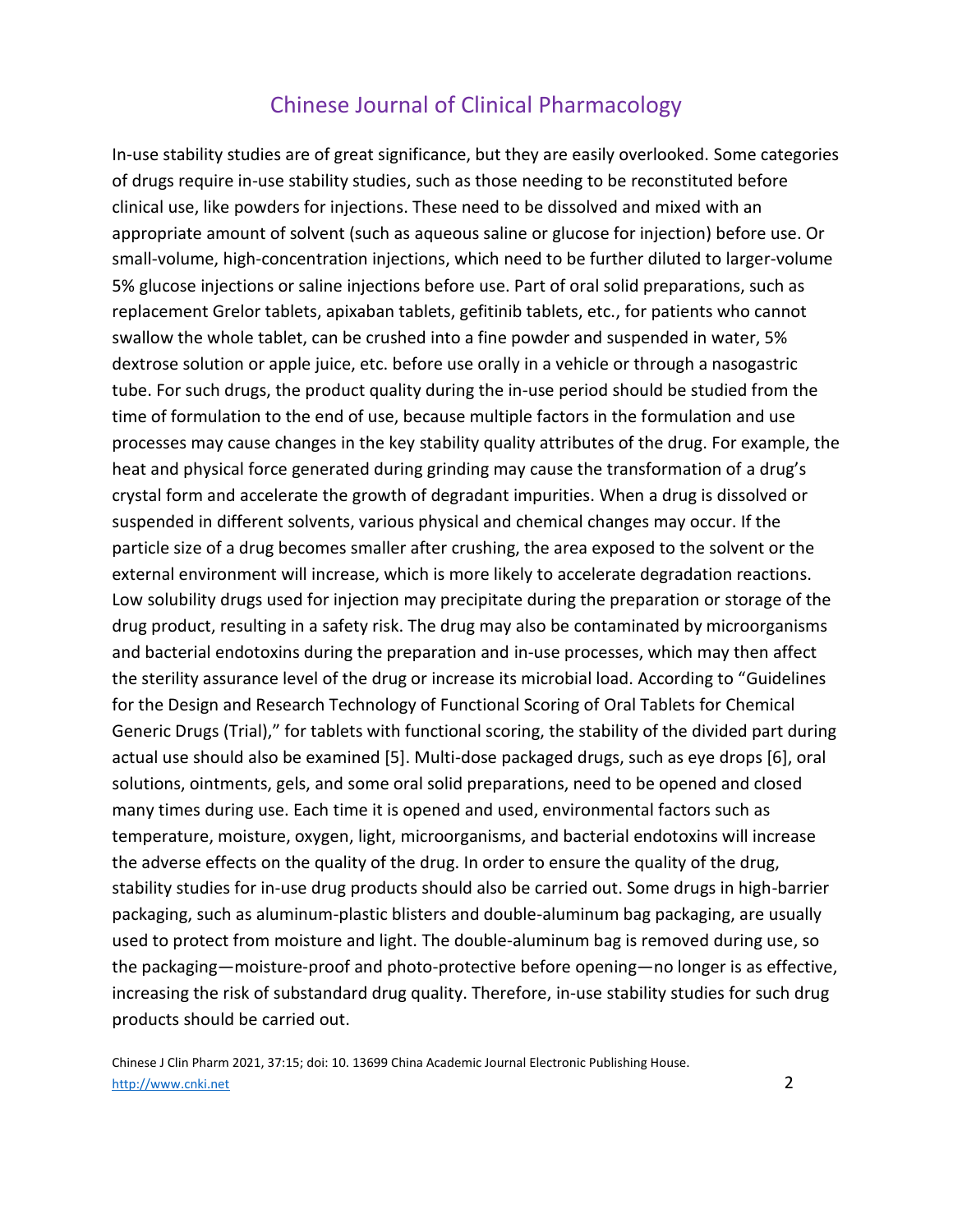#### **2. Regulatory requirements for in-use stability studies of drug products**

*a. Regulatory requirements of the Chinese National Medical Products Agency* Chapter 9001 of the 2020 edition of *Chinese Pharmacopoeia*, titled "Guiding Principles for Stability Testing of Raw Materials and Preparations," requires that some pharmaceutical preparations be prepared before use. The "Technical Guidelines for the Stability Research of Chemical Drugs (Raw Materials and Preparations)" clarifies that the relevant products for in-use drug stability studies are preparations that are made for temporary use, or those preparations with a certain period of use after the multi-dose packaging is opened. It points out that the long-term storage conditions and inspection time of the stability test should fully consider the entire process of storage and use [7]. At the same time, multiple guidelines such as the "Technical Guidelines for the Research on Pharmaceutical Changes of Listed Chemical Drugs (Trial)" [8] and the "Technical Guidelines for Pharmaceutical Changes During Clinical Trials of Innovative Drugs (Chemical Drugs) (Trial)" [9] have proposed some drugs also undergo in-use stability studies.

#### *b. Regulatory requirements of the United States FDA*

Chapter 797 of the General Principles of the United States Pharmacopeia stipulate that the inuse period for sterile preparations is the shortest use date based on factors such as product stability, sterility, and risk level [10]. Multi-dose-packaged sterile preparations, such as ophthalmic preparations (eye drops, ointments, aerosols, and other wound preparations) are susceptible to contamination by tears, wounds, and microorganisms in the environment during use and storage. Influencing the level of sterility protection, the in-use stability of drug products should be investigated.

#### *c. European Medicines Agency (EMA) regulatory requirements*

The EMA issued in 2001 a "Note for Guidance on In-Use Stability Testing of Human Medicinal Products," on the subject of in-use stability testing and the selection of batches, the experimental design, experimental conditions, experimental parameters, analysis process, data description, data evaluation, and manuals. This has provided a more detailed set of regulations [11].

Chinese J Clin Pharm 2021, 37:15; doi: 10. 13699 China Academic Journal Electronic Publishing House. http://www.cnki.net 3 *d. Regulatory requirements of the International Conference on Harmonisation (ICH)* ICH Q1A (R) clearly states in the formulation section of "Stability Testing of New Drug Substances and Products," if necessary, how to test the preparation or dilution for stability. Inuse stability testing provides the basis for labeling including storage conditions, and the use period after preparation or dilution. The declared batch should undergo a stability test both at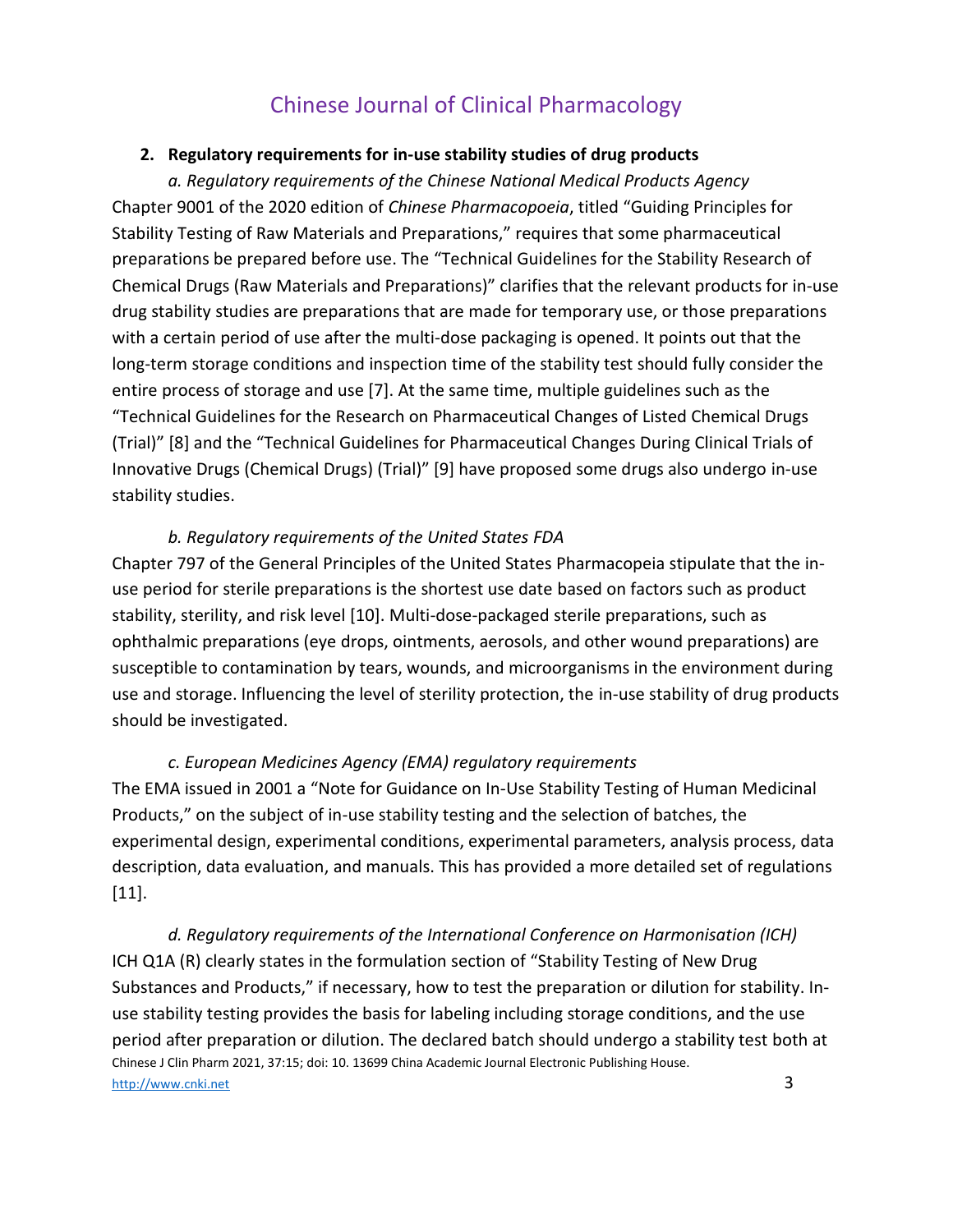the time of formulation and the recommended shelf life after preparation and dilution as part of the formal stability test. If the test data of the entire shelf life cannot be provided before the declaration, the data of the 12<sup>th</sup> month or the most recent measurement should be provided [12].

*e. Regulatory requirements of the World Health Organization (WHO)* The WHO updated the "Stability Testing of Active Pharmaceutical Ingredients and Finished Pharmaceutical Products" in 2018, which requires that the in-use stability testing of drug products simulate the actual in-use process as much as possible, with testing of physical, chemical, and microbiological characteristics during use. The test requires at least two batches of pilot-scale samples, and it is recommended that at least one of them be tested at the end of shelf life based on the long-term stability testing. If these data are not available, an in-use stability test needs to be carried out at the last stability time point of the registration application [13].

## **3. Test design and focus points of stability studies of in-use drug products**

### *a. Basic principles of test design*

a) Specificity. Basic principles should be followed when designing the trial and specific drug analysis should be done. The relevant domestic and foreign guidelines have clarified that the basic principle of in-use stability testing is to simulate the actual process of drug use as much as possible: that is, the environmental conditions under which it is placed, the form of packaging, the method of use, the number of users, the time of use, etc.

b) Covers the worst conditions of use. For example, an oral tablet in a multi-dose plastic bottle is stored under refrigeration and taken three times a day, one to two tablets each time. It is necessary to simulate opening and removing tablets at room temperature in the morning, afternoon, and evening each time. In order to cover the longest use time, one tablet should be taken at a time for 60 days, and samples can be taken at the beginning, and on the 15<sup>th</sup>, 30<sup>th</sup>, and 60<sup>th</sup> days for testing.

### *b. The selection of test samples based on the WHO, EMA, ICH, etc.*

It is recommended to select samples at the end of shelf life for stability tests of long-term inuse drug products. This requirement has a scientific basis. For example, bottle packaging is the most common type of multi-dose packaging, and the mouth of the bottle is generally sealed by heat-sealing technology to improve the barrier effect of the bottle against water vapor. Studies have shown that even if the cap is tightened again after the bottle has been opened, due to the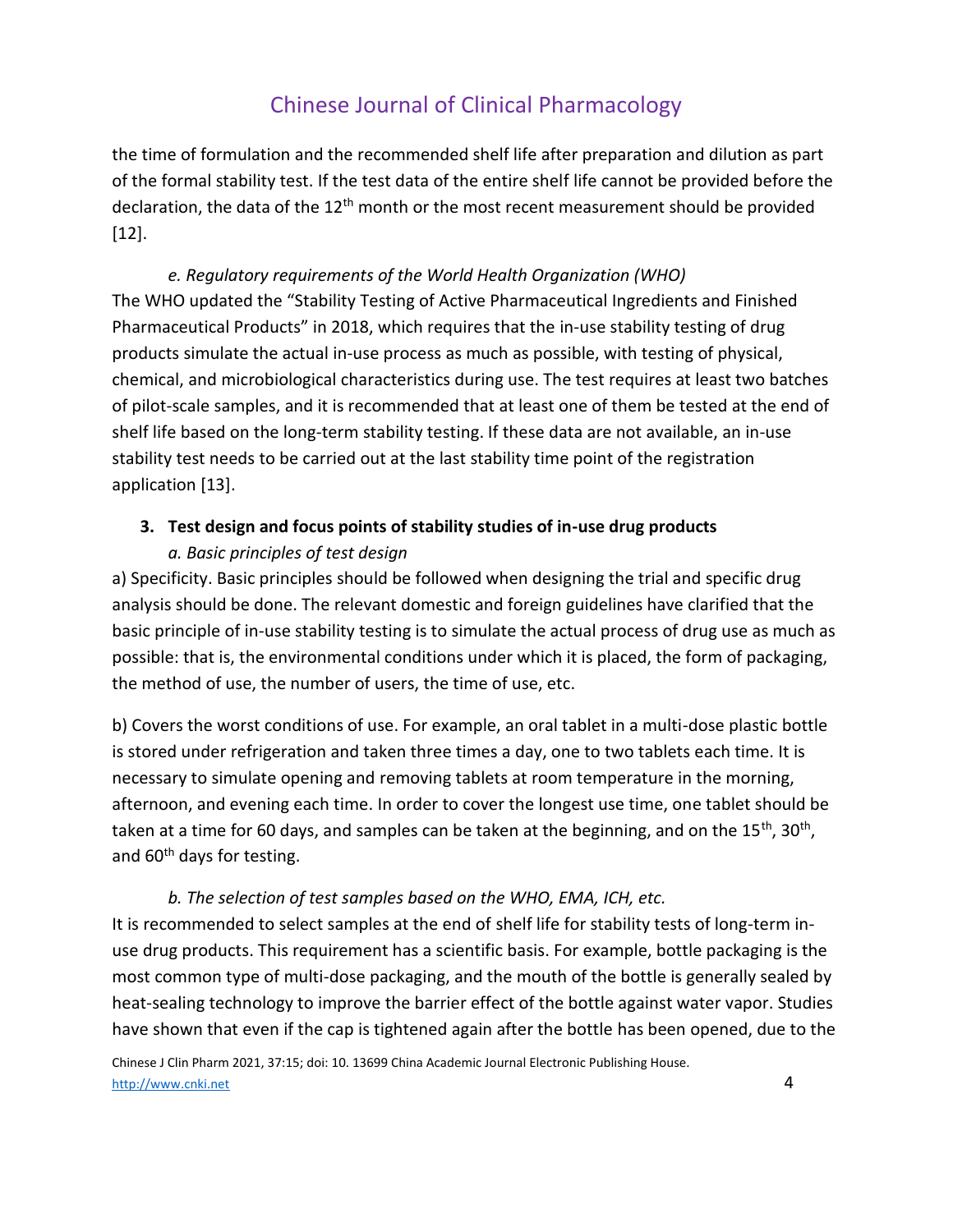lack of the effective barrier of the heat seal, the water vapor transmission coefficient is much higher than when heat-sealed [14]. When the bottle cap is opened and closed several times to take out the preparation, the water in the air outside the bottle will be in equilibrium with that in the bottle and the tablet. Therefore, during the use of bottled tablets, the relative humidity in the bottle may be significantly higher than that under long-term storage conditions. Even if a desiccant is added to the bottle, its effect of reducing the humidity in the bottle is limited because the drying effect is gradually weakened by the influence of humidity of the external environment as time extends during the shelf life. Especially when the environmental humidity is high, water in the air outside the bottle will penetrate the bottle even if the bottle's mouth is not open. Therefore, the stability of the drug used at different time points during the shelf life may vary.

Considering that, the test should simulate the worst conditions, and it is recommended to select products at the end of their shelf life for in-use stability studies. At the same time, for comparative analysis of test data, the ICH requires more sampling at the starting point of longterm stability than the WHO and EMA. In actual applications, due to limited stability data, test data at the end of the shelf life cannot necessarily be obtained; test data for 12 months or the last time point of long-term stability at the time of application and registration can then be provided. In this case, it is recommended to analyze the in-use stability data. If the stability data show a tendency to decrease, the in-use stability data at the end of the shelf life should be supplemented to support the rationality of the formulation's shelf life.

Regarding requirements for sample size and batches for in-use stability testing, the EMA and WHO require at least two batches, of which one batch is at least of pilot scale. The ICH does not specify batch quantity requirements but requires the use of the same master batch samples in the stability test. In view of the fact that the domestically declared stability samples should meet the pilot scale and above batch requirements [15], we also recommend using stability test samples for in-use stability studies, and that the batch quantity should be no less than two batches.

### *c. The design of the test plan*

The environment in which the samples are placed during the test should be consistent with the storage conditions in the instructions. This product should remain stable within the validity period indicated on the label—e.g., "If stored at room temperature (~8–25°C), it should be used within two months." The storage conditions for the in-use stability test should be room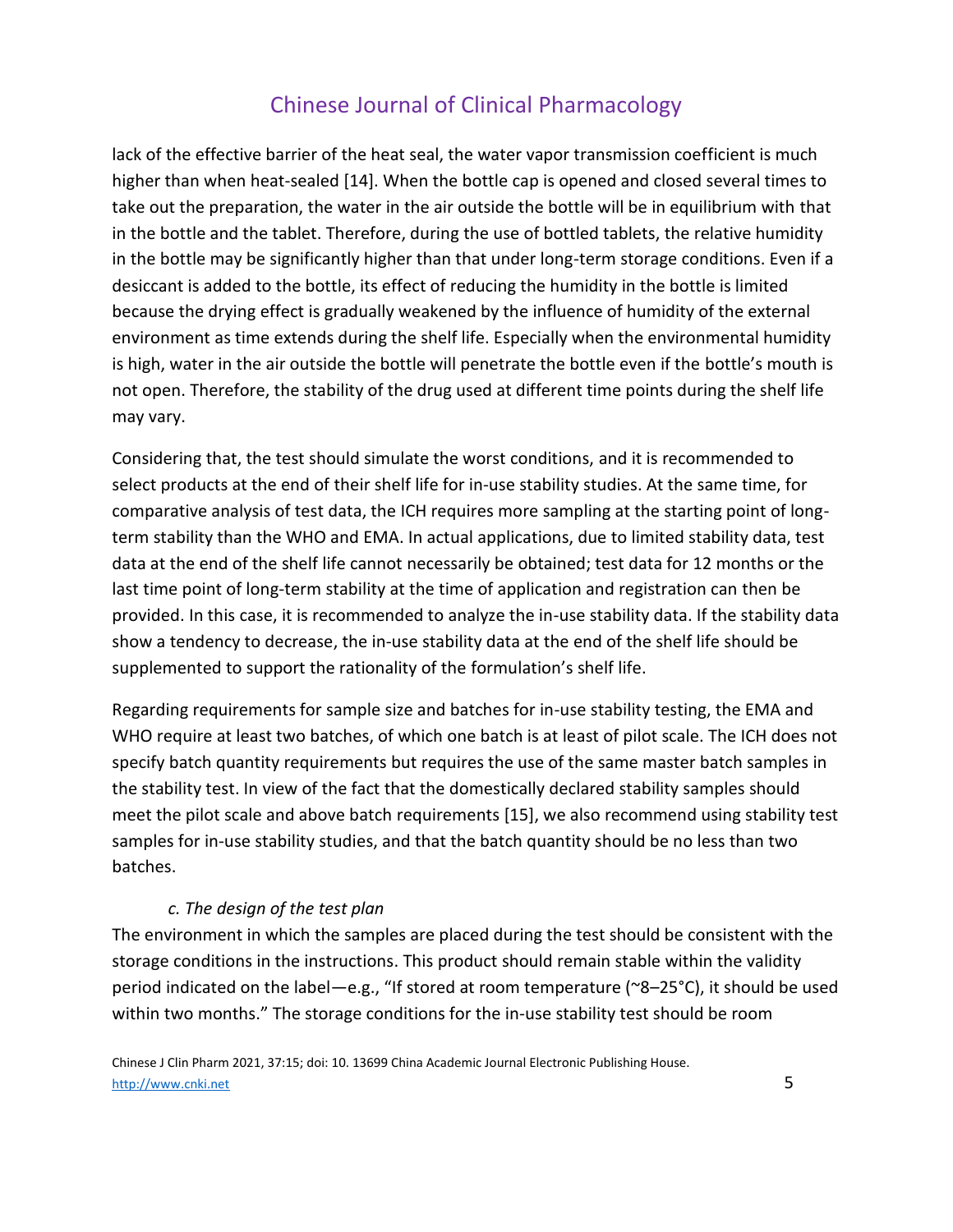temperature, and the test duration should be long enough to cover the intended use period after preparation or multiple openings, in this case at least two months.

Consider that the storage conditions are not clear about the relative humidity of the environment (for example, the environmental humidity in different regions of my country is quite varied, the difference between the south and the north is great, and room temperature therefore fluctuates significantly). If the stability study shows that the drug is sensitive to temperature or humidity, in this case, consider extending the investigation time appropriately, or choose to conduct the in-use stability investigation under higher ambient temperature or humidity. The sampling time point of the test can be set by referring to the results of a routine stability investigation of the drug. If the stability of the drug is poor under high temperature or high humidity conditions, you should set as many sampling time points as possible; otherwise, the sample time points can be reduced. In principle, sampling is required. The time point is representative and, when a stability parameter changes significantly, it can be detected in time. The stability parameters are generally the same as those used with conventional stability testing. If necessary, special stability parameters should be set according to the quality requirements of different dosage forms (pyrogen or bacterial endotoxin, insoluble particles, color changes, etc.). Multi-dose packaged drugs containing antioxidants also need to be tested for the content of antioxidants during use to predict the trend of changes in antioxidant capacity during use and to provide a basis for the proposed period of use after opening the package.

At the same time, attention should be paid to the special impurities introduced during use. For example, for drugs that require solvent dilution before use, the specific degradation impurities caused by the solvent and the impurities that migrate into the drug-using containers such as syringes and nasogastric tubes should also be investigated. The analytical methods involved in the test research should be comprehensively validated, paying attention to whether the analytical method can meet the testing requirements of the in-use stability test. High method sensitivity and accuracy is required.

### **4. Evaluation of in-use stability based on the kinetic model of degradation**

The aforementioned in-use stability test is a method recommended by domestic and foreign drug regulatory agencies, but it often faces two problems in implementation:

1) It is recommended to select samples at the end of the shelf life for testing, which often requires a long waiting time.

Chinese J Clin Pharm 2021, 37:15; doi: 10. 13699 China Academic Journal Electronic Publishing House. http://www.cnki.net  $\qquad \qquad \qquad$  6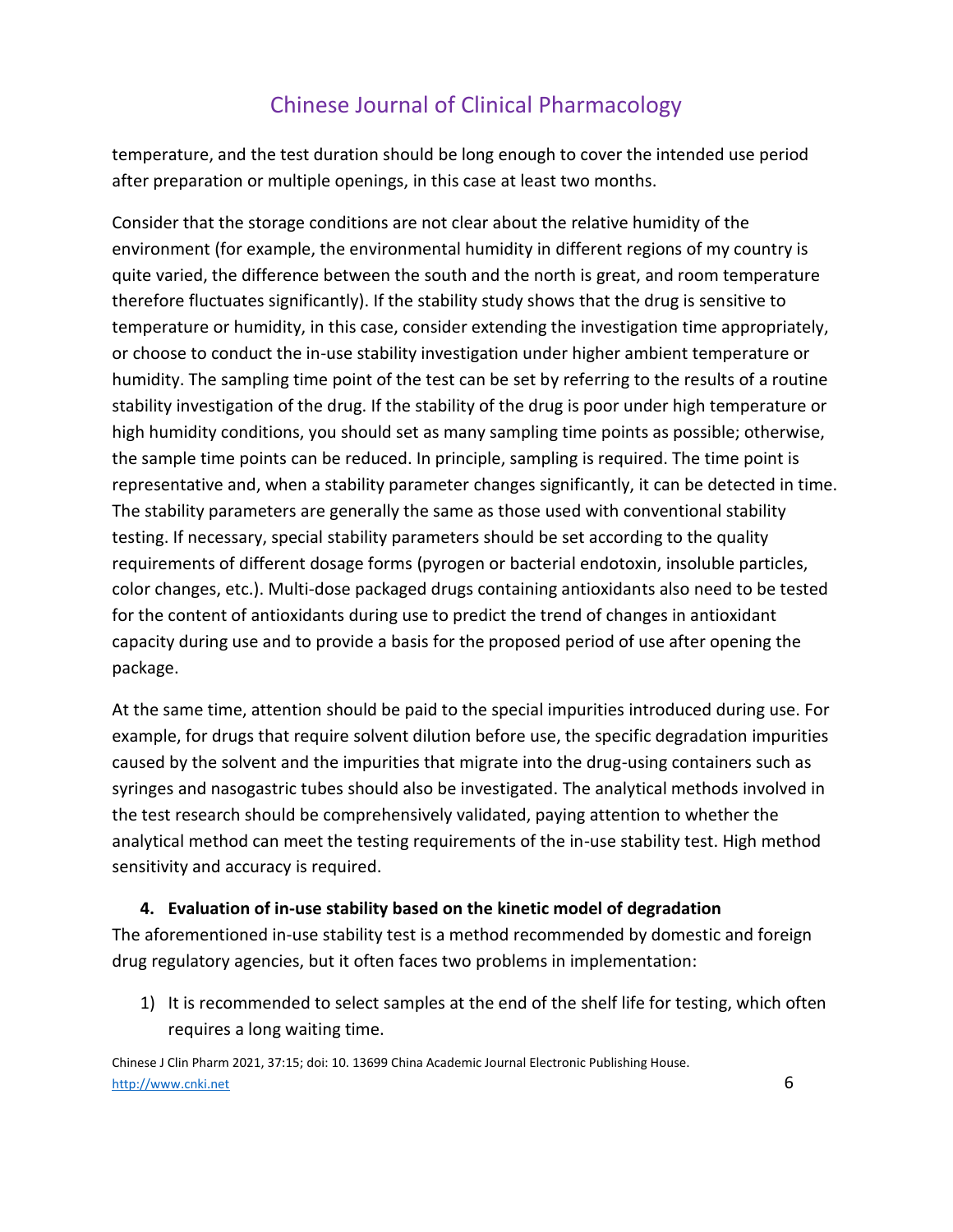2) The stability of a drug product in actual use is affected by specific environmental temperatures, relative humidities and exposure times (for example, my country is generally hot and humid in summer and cold and dry in winter; the stability of preparations after exposure to different use environments is not the same, so it is difficult to obtain comprehensive data on in-use stability).

The above problems can be modeled through the kinetics of drug degradation. The kinetic model of drug degradation refers to a model that quantitatively relates the rate of drug degradation to environmental factors that drive degradation, such as temperature and humidity. Among them, the Accelerated Stability Assessment Program (ASAP) model is the most widely used: In k = ln A -  $E_a$  /RT + B (RH). In this model, k is the ratio of the specification limit to the isoconversion time (time to hit the specification limit); A is the pre-factor, also known as the Arrhenius constant;  $E_a$  is the activation energy; T is the absolute temperature; R is the molar gas constant; B is a humidity-sensitivity factor describing how a degradation rate is affected by humidity; and RH is the equilibrium relative humidity. Compared with the classic Arrhenius equation, this formula has two improvements: the equation includes a moisture sensitivity factor item of B (RH), and the equation is expressed in terms of the ratio of the specification limit to the isoconversion time (that is, the ratio of the specification limit to the time required to reach the specification limit) rather than the reaction rate (the change in impurity or content per unit of time). These two improvements have increased the scope of application of the ASAP model and improved the accuracy of predictions, which is of great significance. Among them, the addition of B (RH) water-sensitive factors can reflect the influence of relative humidity on the equivalent conversion time; the replacement of k can effectively solve the nonlinear drug degradation kinetics type that cannot be solved by the classic Arrhenius kinetics (accounting for more than 50% of stability parameters in drug products). The ASAP model has been proven to have sufficient accuracy in a number of implementation cases to accurately predict the shelf life and in-use life of products [16].

The establishment of the ASAP degradation kinetic model requires four steps. First, the sample is exposed to high temperatures and high humidity conditions in an accelerated test for two to four weeks. Second, liquid chromatography or other quantitative methods are used to analyze the sample. Third, the conversion time is calculated under different acceleration conditions to solve the kinetic model parameters. And finally, after obtaining the kinetic parameters, you can specify any key parameters such as ambient temperature, relative humidity, and usage times for comprehensive system in-use stability assessment and prediction. This method can

Chinese J Clin Pharm 2021, 37:15; doi: 10. 13699 China Academic Journal Electronic Publishing House. http://www.cnki.net 7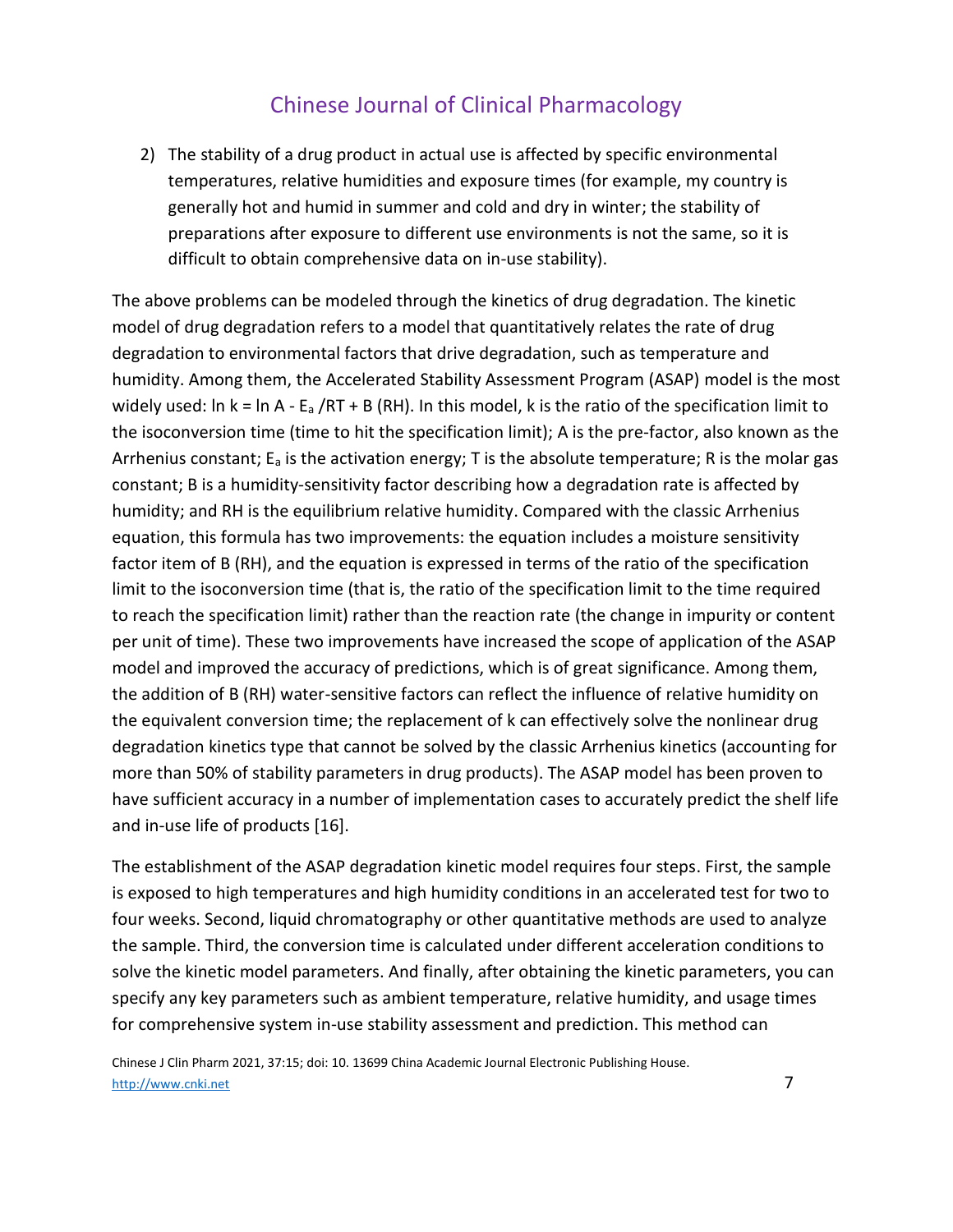effectively shorten the test duration and, at the same time, investigate in parallel the drug product's in-use stability under multiple temperatures and humidity environments.

However, there are also some limitations. The parameters  $\ln A$  and  $E_a$  in the formula determine the sensitivity of the degradation reaction to temperature, and B (RH) determines the sensitivity of the degradation reaction to humidity, but the formula does not take into account the influence of light on the degradation reaction. The range of actual in-use conditions for drug products is also complex and difficult to specify to use in the calculations.

The advantage of in-use stability evaluation based on this kinetic model of drug degradation is that this method can be used as a supplement to the in-use stability test, providing data support for the subsequent formulation of the in-use stability protocol, and is especially

#### **5. Conclusions**

The stability of a drug during use is related to its safety and efficacy. Therefore, a systematic study is needed to provide a basis for the proposed storage conditions and in-use period. One should usually refer to domestic and relevant guidelines such as those from the WHO, EMA, ICH, etc. for in-use stability testing procedures. For drugs with less long-term stability data at the time of declaration, especially if it is a new drug, much can be learned about the environment's effects on that drug by establishing a degradation kinetic model. The influence of factors such as temperature and relative humidity are quantified to achieve a shorter test duration. Fewer test resources are used within the time limit, and the in-use stability risk can be evaluated. Both traditional stability testing methods and those using a kinetic model of degradation have their own advantages and disadvantages, and they should be taken into consideration with the dosage form when choosing features, environmental factors that accelerate the degradation reaction, packaging form, and usage times. Comprehensive consideration of both methods' data can be used in combination with each other to improve results. The process for determining in-use stability for a drug product must meet regulatory requirements while still being efficient.

[1]Chen Haifeng. Discussion on the technical requirements of stability test during drug use [J]. Chinese Journal of New Drugs, **2010**, 19 (3): 184–189.

[2] Waterman K C, Carella A J, Gumkowski M J, et al. Improved protocol and data analysis for accelerated shelf-life estimation of solid dosage forms [J]. Pharm Res, **2007**, 24 (4): 780–790.

[3] Waterman K C, Swanson J T, Lippold B L. A scientific and statistical analysis of accelerated aging for pharmaceuticals. Part 1: Accuracy of fitting methods [J]. J Pharm Sci, **2014**, 103 (10): 3000–3006.

Chinese J Clin Pharm 2021, 37:15; doi: 10. 13699 China Academic Journal Electronic Publishing House. http://www.cnki.net 8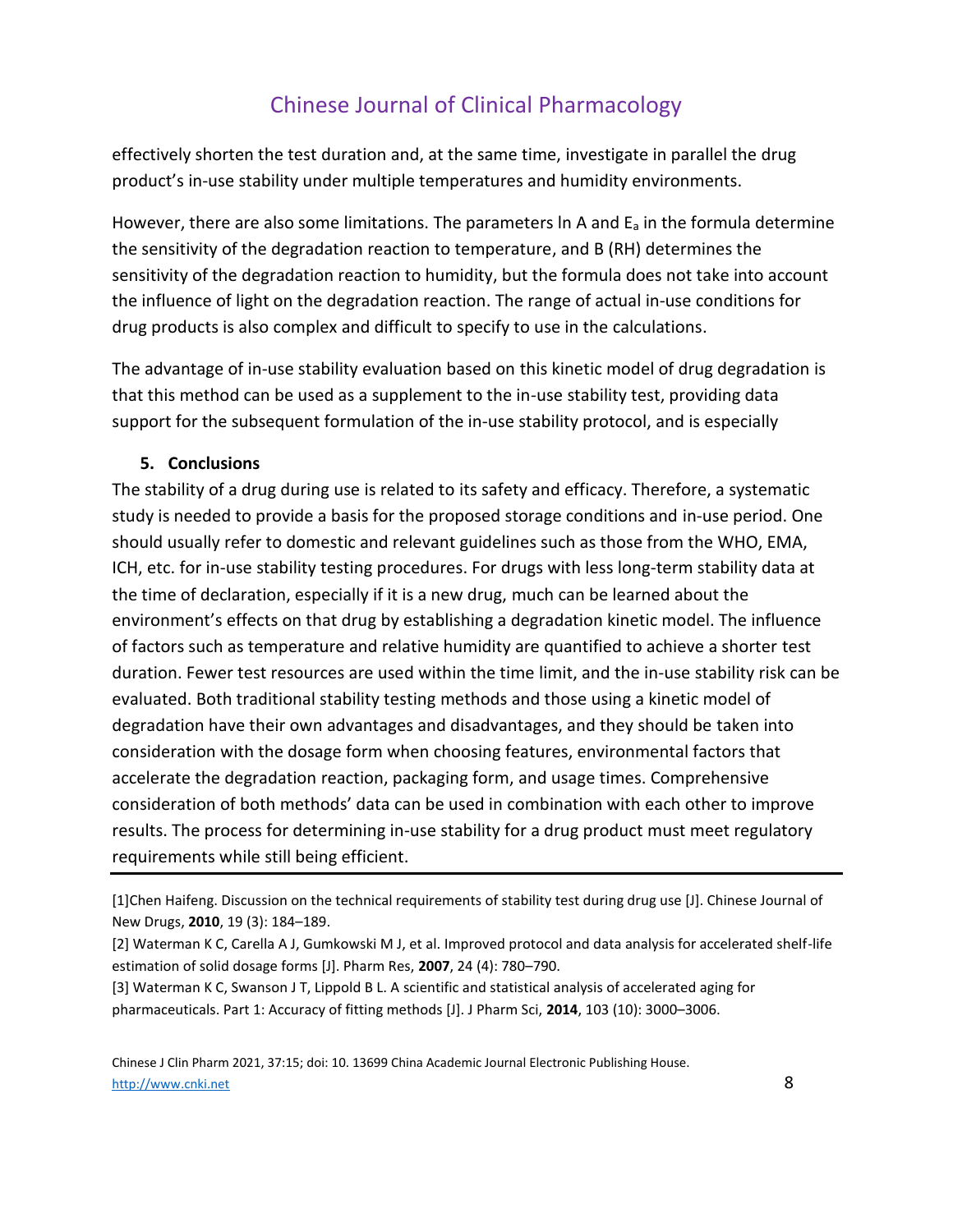[4] Waterman K C, MacDonald B C. Package selection for moisture protection for solid, oral drug products [J]. J Pharm Sci, **2010**, 99 (11): 4437–4452.

[5] The Center for Drug Evaluation of the National Medical Products Administration. Announcement on the issuance of the "Guidelines for the Design and Research Technology of Functional Scoring of Oral Tablets for Chemical Generic Drugs (Trial)" (No. 35, 2020) [EB/OL]. Beijing: National Medicines Drug Evaluation Center of the Supervision Bureau, 2020-10-21 [2021-03-31].

http://www.cde.org.cn/news.do?method=largeInfo&id=6f5793ffc8d0f2b2.

[6] The Center for Drug Evaluation of the State Food and Drug Administration. Notice on the public solicitation of "Technical Requirements for Pharmaceutical Research of the First Batch of Reference Drugs Not Recommended for Reference" (Draft for Solicitation of Comments), Annex 5: Polyvinyl Alcohol Eye Drops and other 3 eyes Technical requirements for pharmaceutical research [EB/OL]. Beijing: Drug Approval Center of the National Drug Administration, 2021-02-20 [2021-03-31].

http://www.cde.org.cn/news.do?method=viewInfoCommon&id=f61d5c07220f99e6.

[7] State Food and Drug Administration. Announcement on the issuance of the technical guidelines for the dissolution test of ordinary oral solid preparation and the technical guidelines for the stability research of chemical drugs (raw materials and preparations) (2015 No. 3) [EB/OL]. Beijing: State Food and Drug Administration, 2015- 02-05 [2021-03-31]. https://www.nmpa.gov.cn/yaopin/ypggtg/ypqtgg/20150205120001100.html.

[8] The Center for Drug Evaluation of the State Food and Drug Administration. Announcement on the issuance of the "Technical Guidelines for the Research on Pharmaceutical Changes of Listed Chemical Drugs (Trial)" (No. 15 of 2021) [EB/OL]. Beijing: Center for Drug Evaluation of the State Food and Drug Administration, 2021-02-10 [2021- 03-31]. http://www.cde.org.cn/news.do?method=largeInfo&id=b8480214871d6636.

[9] The Center for Drug Evaluation of the State Food and Drug Administration. Announcement on the issuance of the "Technical Guidelines for Pharmaceutical Changes During Clinical Trials of Innovative Drugs (Chemical Drugs) (Trial)" (No. 22 of 2021) [EB /OL]. Beijing: State Food and Drug Administration Drug Evaluation Center, 2021-03-03 [2021-03-31]. http://www.cde.org.cn/news.do?method=viewInfoCommon&id=f56cc94fcc7ba86b.

[10] USP-NF. General chapter <797> pharmaceutical compounding–sterile preparations [EB/OL]. Washington: USP-NF, 2020-05-01 [2021-05-08]. https://online.uspnf.com/uspnf/document/1\_GUID-A4CAAA8B-6F02-4AB8-8628- 09E102CBD703\_6\_en-US?source=Search%20Results&highlight=Pharmaceutical%20compoundingsterile%20preparations.

[11] EMA. Note for guidance on in-use stability testing of human medicinal products [EB/OL]. London: EMA, 2001- 03-01 [2021-03-31]. https://www.ema.europa.eu/en/documents/scientific-guidline/note-guidance-use-stabilitytesting-human-medicinal-products\_en.pdf.

[12] ICH. Stability testing of new drug substances and products [EB/OL]. Geneva: ICH, 2003-02-06 [2021-03-31]. https://database.ich.org/sites/default/files/Q1A%28R2%29%20Guideline.pdf.

[13] WHO. Stability testing of active pharmaceutical ingredients and finished pharmaceutical products [EB/OL]. Geneva: WHO, 2018-09-30 [2021-03-31]. https://www.who.int/publications/m/item/who-guidelines-on-stabilitytesting-of-active-pharmaceutical-ingredients-and-finished-pharmaceutical-products.

[14] Waterman K C, Chen L, Waterman P, et al. Modeling of in-use stability for tablets and powders in bottles [J]. Drug Dev Ind Pharm, **2016**, 42 (10): 1571–1578.

[15] State Food and Drug Administration. Announcement (No. 80 of 2016) on the issuance of new registration classification requirements for chemical drugs (for trial implementation) [EB/OL]. Beijing: State Food and Drug

Chinese J Clin Pharm 2021, 37:15; doi: 10. 13699 China Academic Journal Electronic Publishing House. http://www.cnki.net 9